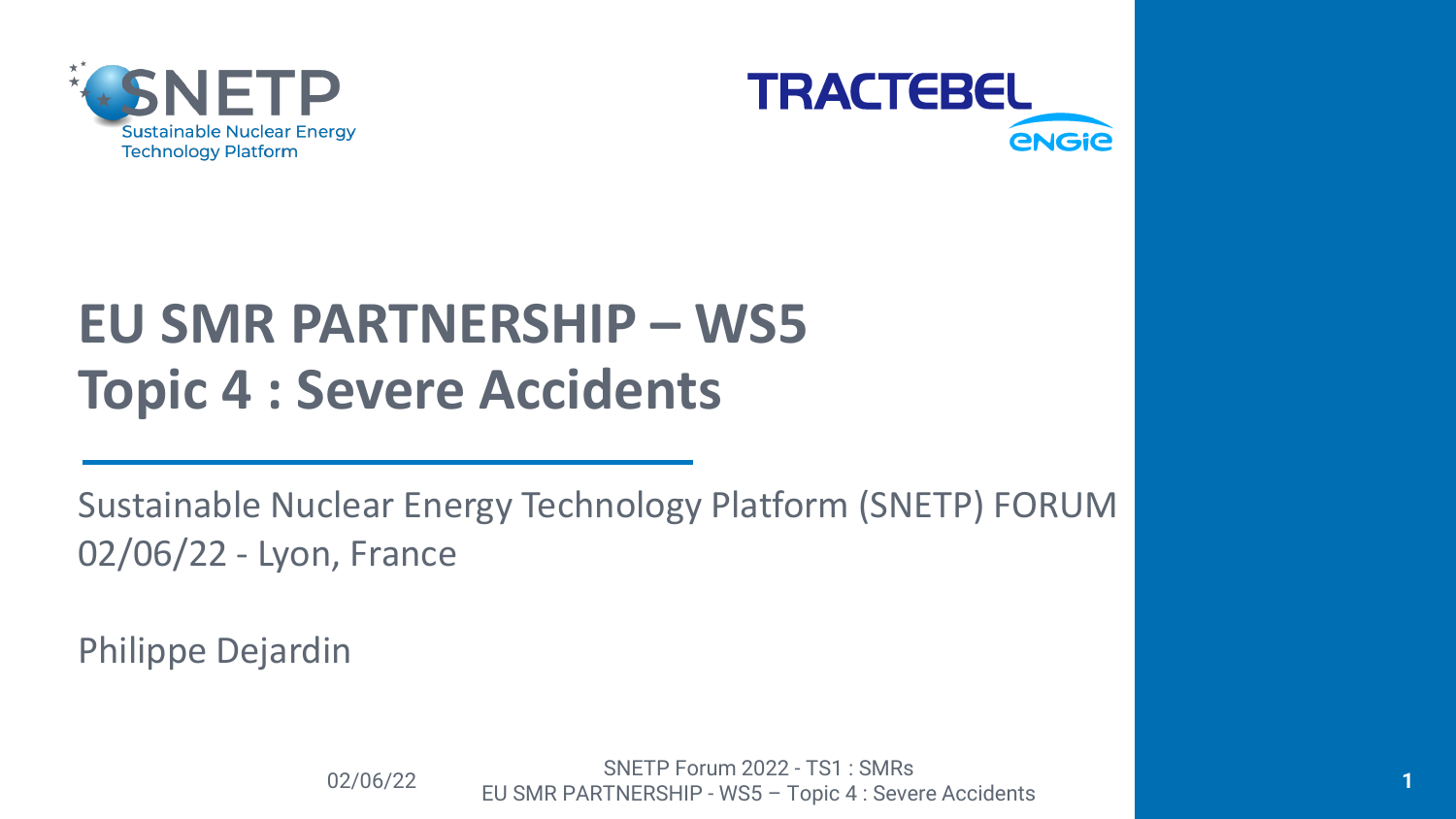### Acknowledgment

#### A collective ongoing work

- o Philippe Dejardin, Mirco Di Giuli (TRACTEBEL, Belgium Lead)
- o Paul Gauthe, Clément Liégeard, Franck Morin (CEA, France)
- 
- o Kresna Atkhen (EDF, France)
- o Fulvio Mascari (ENEA, Italy)
- 
- o Jean-Marc Ricaud (IRSN, France)
- o Dominique Hittner (NC2I)
- 
- 
- o Marco Cherubini (NINE, Italy)
- o Miroslav Kotouc, Petr Vokac (UJV, Czech Republic)

o Luis E. Herranz (CIEMAT, Spain) o Michael Sagan (FRAMATOME, France) o Paul Breijder (NRG, The Nederlands) o Noël Camarcat (Mines Paris Tech, France)

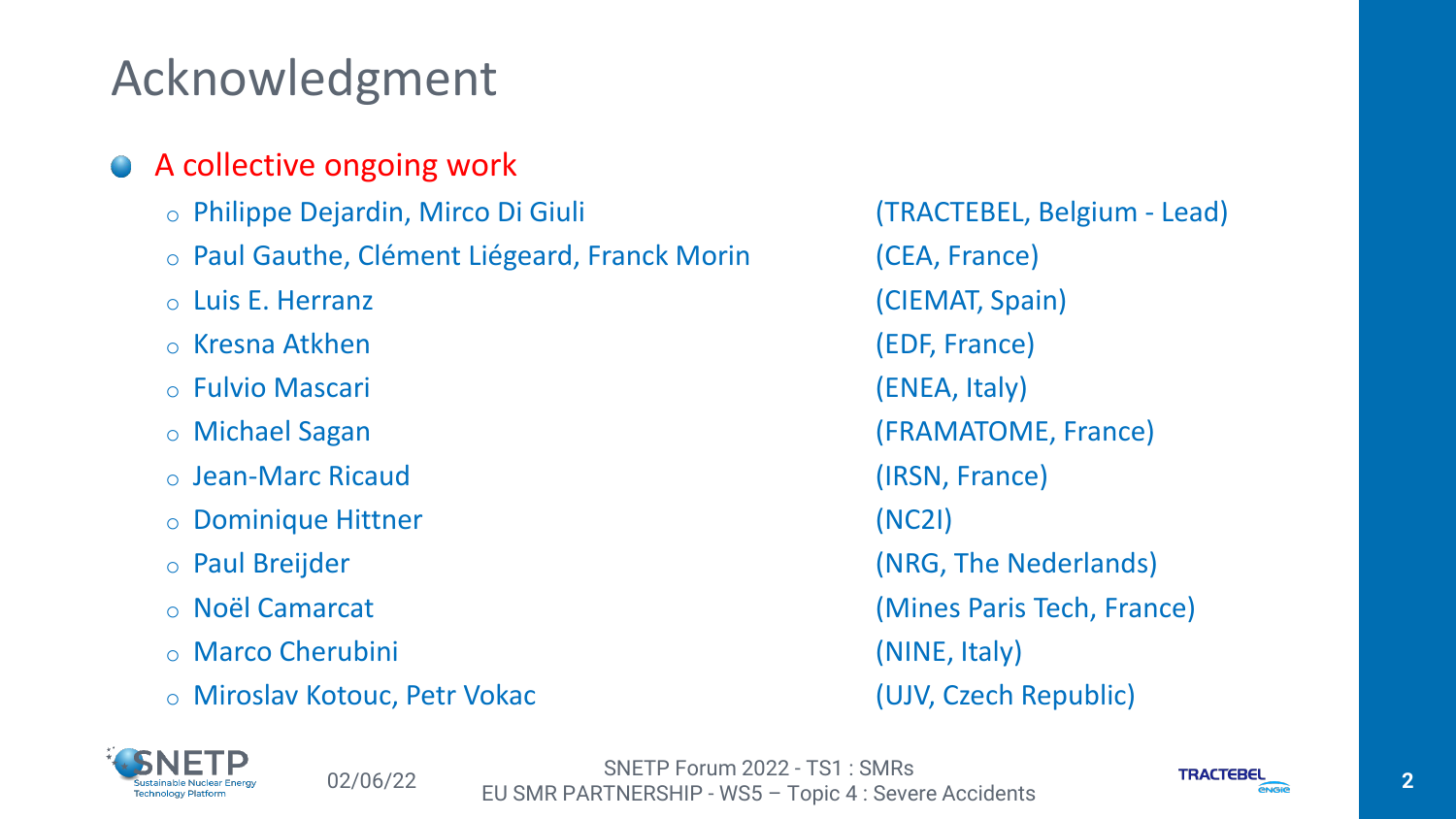## General

### • SMR Design should

- ➢ Include advanced inherent safety features, reinforcing Defence in Depth (DiD)
- ➢ Aim to drastically reduce Severe Accidents (SA) likelihood and to strengthen mitigation measures
- ➢ Aim to practically eliminate the need for offsite emergency response, linking with Emergency Planning Zones (EPZ)
- Need for efficient quantifications of mitigation feature to address timely regulatory requirements and allow completion of proper safety demonstration
	- ➢ Notably via risk assessment approaches
	- ➢ Validation of numerical tools based on dedicated experimental data

### **● Wide variety of SMR** is a challenge

- ➢ Some common considerations (e.g. integral concepts, increased modularity, shared SSCs)
- ➢ Some specific considerations (e.g. different technologies, different phenomena)
- $\triangleright$  Need to focus on a limited number of designs (ongoing)
- ➢ First identification of "R&D Needs" split between Light Water SMR (LWSMR) and non-LWSMR

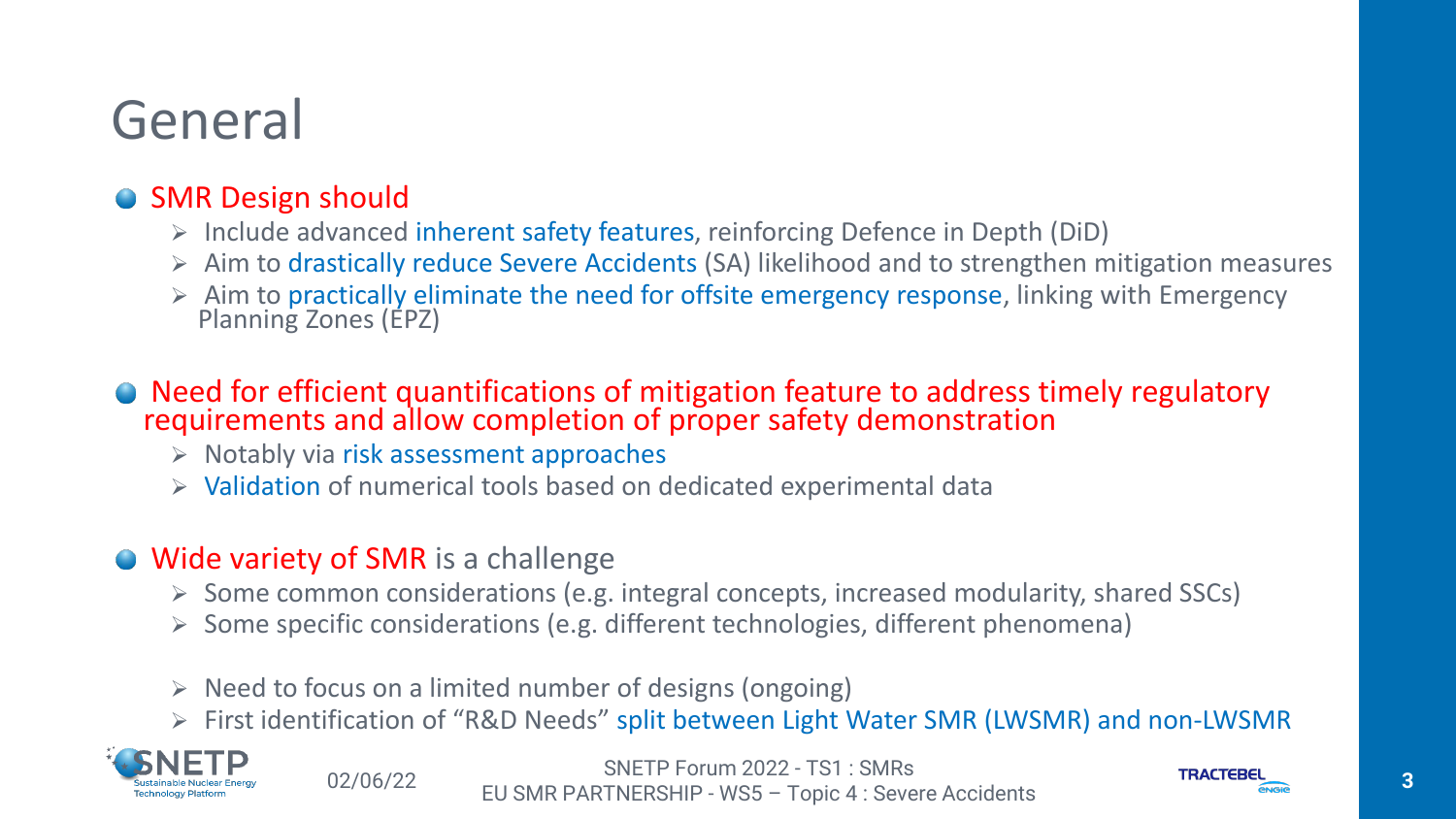## EC1 – Needs for LWSMR

### ● #1 - Identification of potential or postulated SA scenarios

- ➢ Available knowledge on LWR would support this need in a straightforward manner
- ➢ Specific efforts needed to select more finely potential scenarios with impact of
	- ➢ Integral designs
	- ➢ Smaller containments
	- ➢ Increased use of passive systems *(link with Topic 3)*
- ➢ Combination of deterministic and probabilistic tools along with engineering judgment
- ➢ Emphasis set on dedicated PSA tools and methods
	- $\triangleright$  Need to have access to detailed designs as far as possible



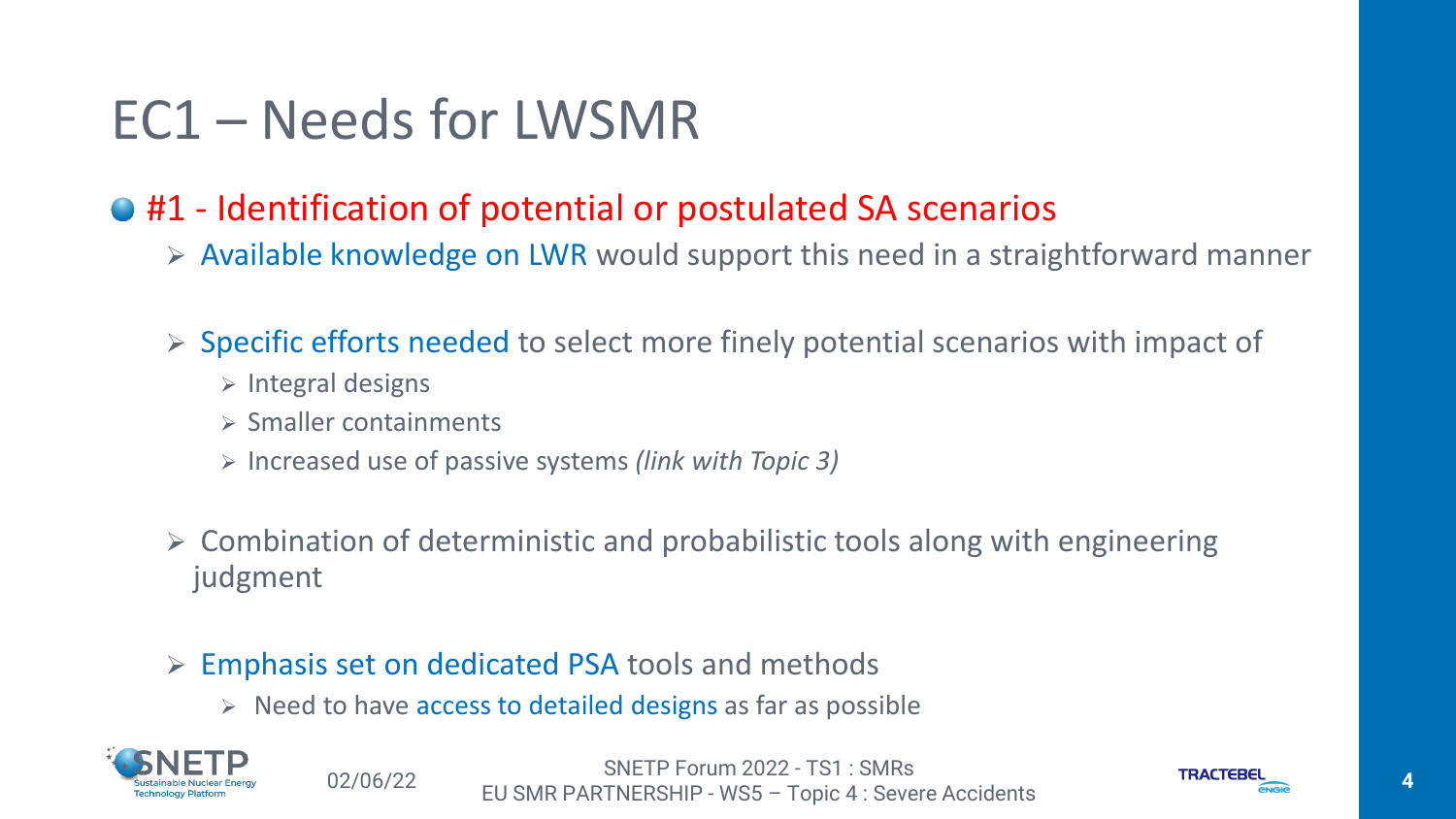## EC1 – Needs for LWSMR

### ● #2 - Identification of specific needs for the potential / postulated scenarios

- ➢ 3-step approach to reach "net" specific needs for LWSMR research on SA
	- ➢ Step 1 : Experimental and code development needs ("comprehensive" list of needs)
		- ➢ Aiming at ensuring efficient and timely safety demonstration in line with regulatory requirements
	- ➢ Step 2 : Applicability and transfer of large-LWR knowledge (credited needs)
	- ➢ Step 3 : Achieve a list of "net" needs
- $\triangleright$  Identify feasibility studies for existing and new experimental facilities
	- ➢ Including modelling and specification of the measurement tools to allow future validation of numerical tools that would support the licensing process
- $\triangleright$  Existing numerical tools and methods to be used already
	- ➢ Improve the estimate of the calculation uncertainties *(e.g. link with H2020 MUSA)*
	- $\triangleright$  Characterize fields where a better knowledge is necessary
	- ➢ To be applied primarily on 3 areas : RPV integrity, Containment integrity and EPZ

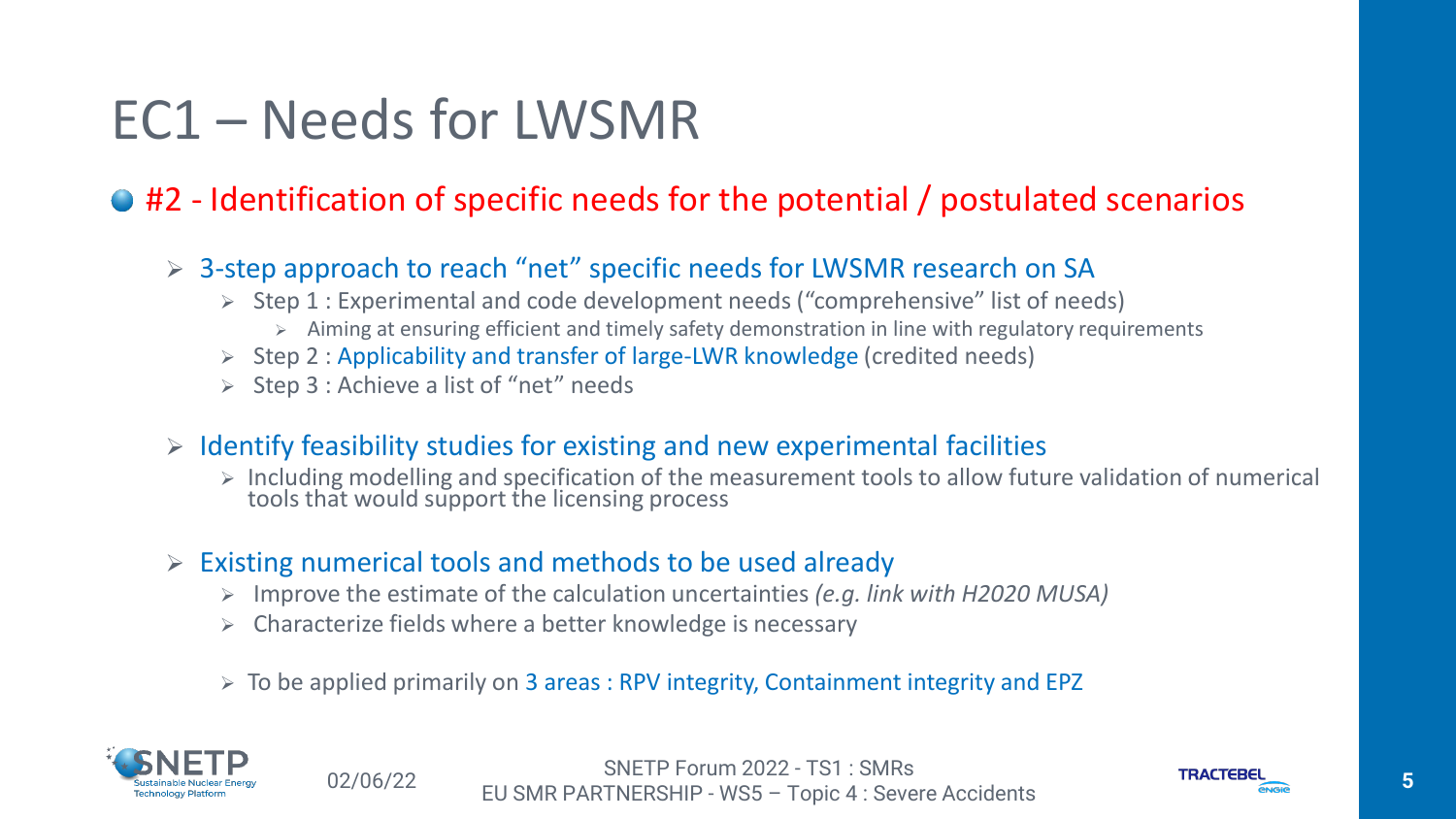## EC1 – Needs for LWSMR

### ● #2 - Identification of specific needs for the potential / postulated scenarios

#### $\triangleright$  RPV integrity

- ➢ Mostly related to sound demonstration of In-Vessel Retention (IVR)
	- ➢ Considering latest state-of-the-art & applicability to LWSMR designs
	- ➢ Even if lower decay heat is favorable, EU H2020 IVMR showed that other important parameters exist
- $\triangleright$  Integral design and compaction might call for specific research needs
	- ➢ E.g. impact on RPV inner structures of an in-vessel steam explosion and/or other thermal effects in SA

#### $\triangleright$  Containment integrity

- ➢ Integral design and compaction might impact SA progression and containment integrity
- ➢ Phenomenological issues mostly expected to derive from large LWR knowledge to be transposed
	- ➢ E.g. hydrogen generation, recombiners, containment filtered venting, aerosols behavior

#### ➢ Emergency Planning Zones

- ➢ Identified given SMR goal to limit the EPZ to the site boundary and as it relates to radiological releases
- ➢ Not SA-phenomenology but important to assess acceptability of SMR designs
- ➢ EPZ limited to site-boundary might be challenging for existing tools & methodologies due to closer range



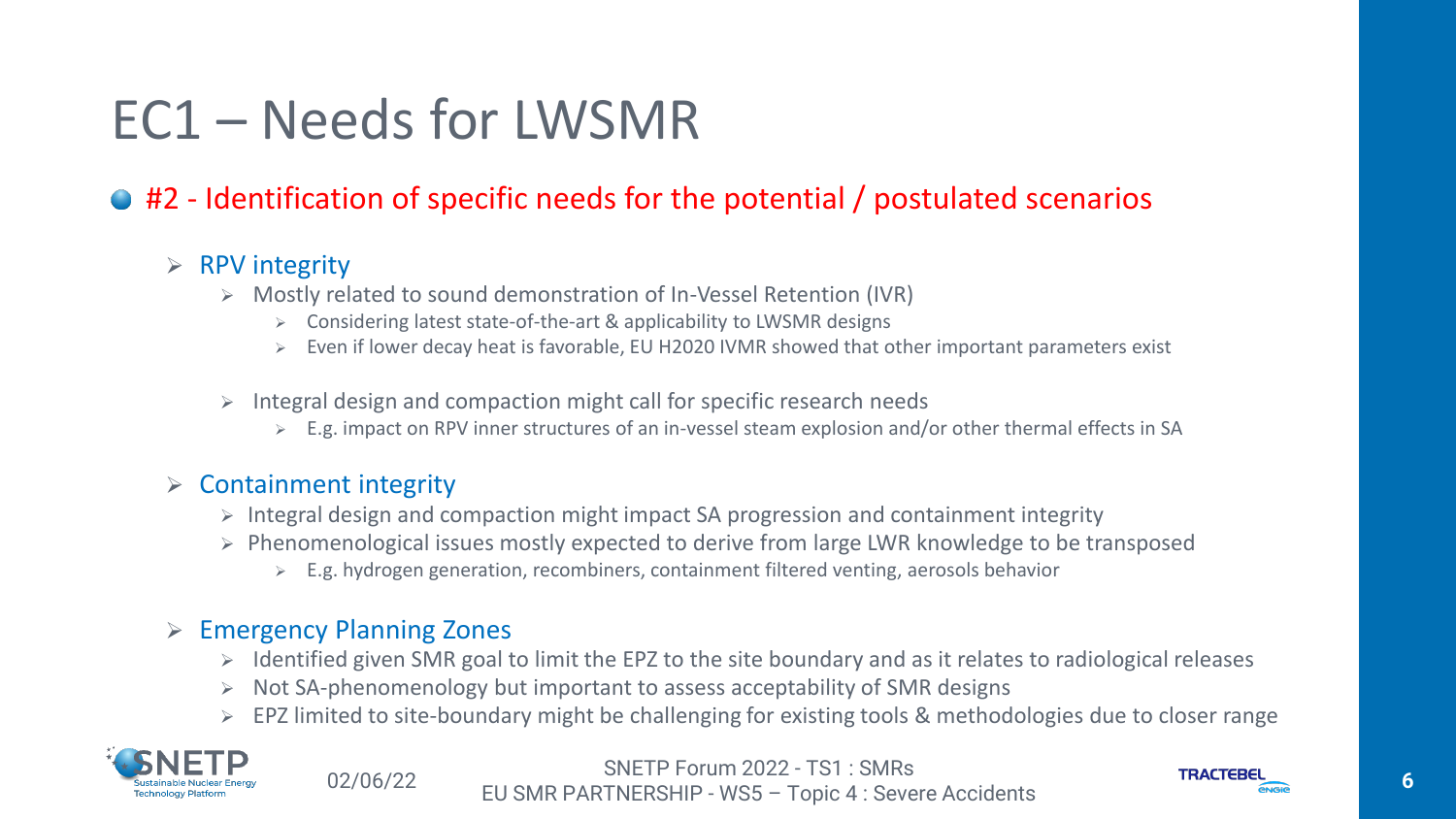## EC1 – Needs for Non-LWSMR

### /!\ Prerequisite needed in terms of "Severe Accident" definition

- $\triangleright$  Link to WS2 Licensing
- ➢ "Conventional" definitions (core degradation/melting) are inadequate for some technologies

### ● Same generic two high-level research needs identified

- $\triangleright$  #1 Identification of potential or postulated SA scenarios
- $\triangleright$  #2 Identification of specific needs for the potential / postulated scenarios
	- ➢ Vessel integrity, Containment integrity, Emergency Planning Zones
- ➢ Specific contents to be adapted given the wide variety of concepts (HTGR, SFR, MSR, …)
- ➢ At least for HTGR-SMR, first needs related to
	- ➢ Uncertainties in accidental source term determination, e.g.:
		- ➢ graphite adsorption/desorption, different core degradation, effect of depressurization, …
	- $\triangleright$  EPZ is reinforced for heat applications given the closer distance



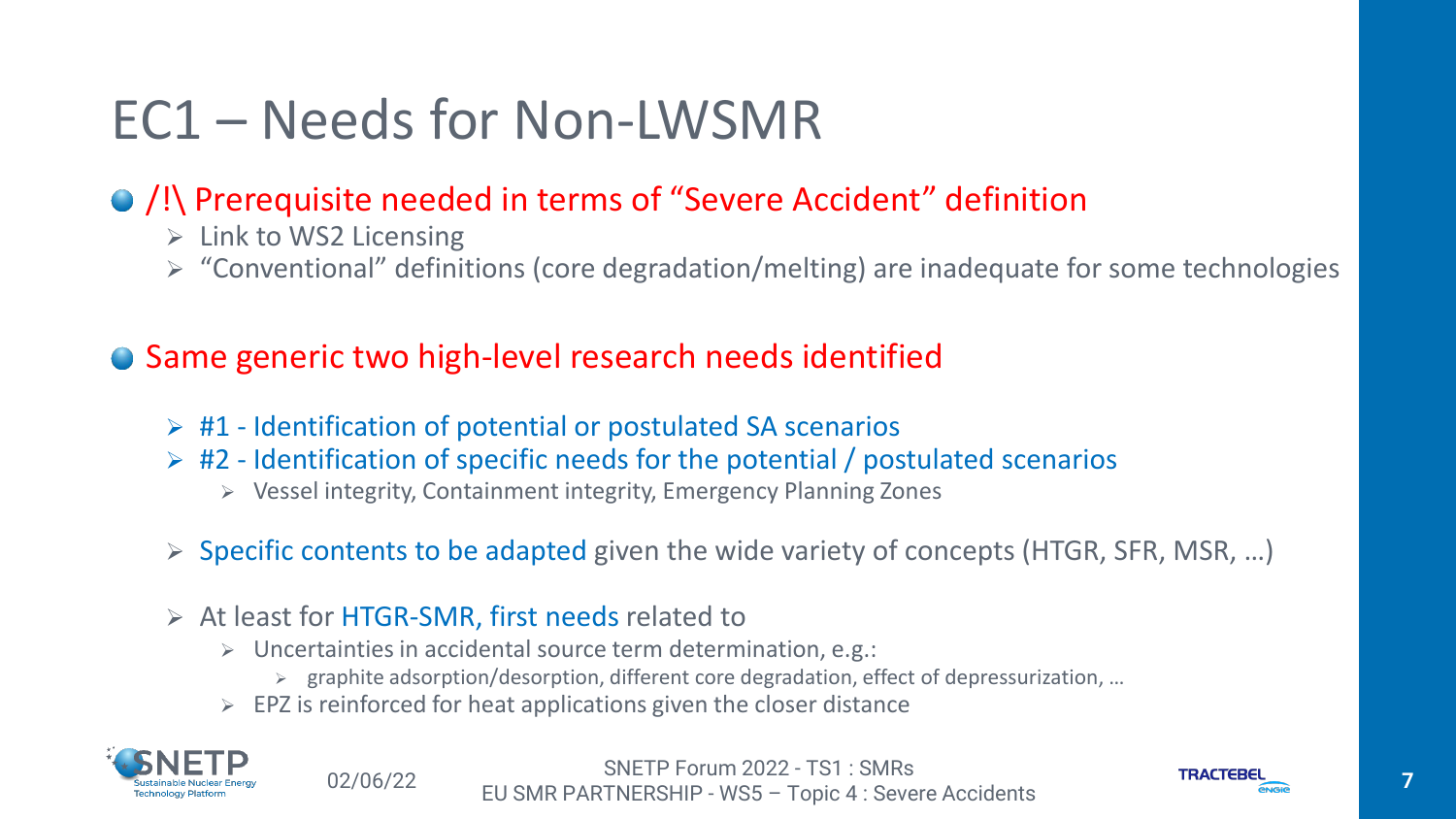## EC2 – Gaps

### ● Past and ongoing initiatives related to SMR SA appears very limited

➢ SMR SA safety assessments with best estimate methods is still not addressed

### ● SA-related topics of current high interest for SMR

- ➢ Systematic analyses of applicability and transfer of the current available SA experimental database for SMR safety assessment studies
- ➢ Analyses of current codes capabilities to simulate SA phenomena
- ➢ Identifications of experimental and code validation gaps
- ➢ Large-LWR scalability to LWSMR
- ➢ Subsequent definition of action plans to address these gaps

### H-Europe SASPAM-SA is proposed accordingly for integral PWR (iPWR)

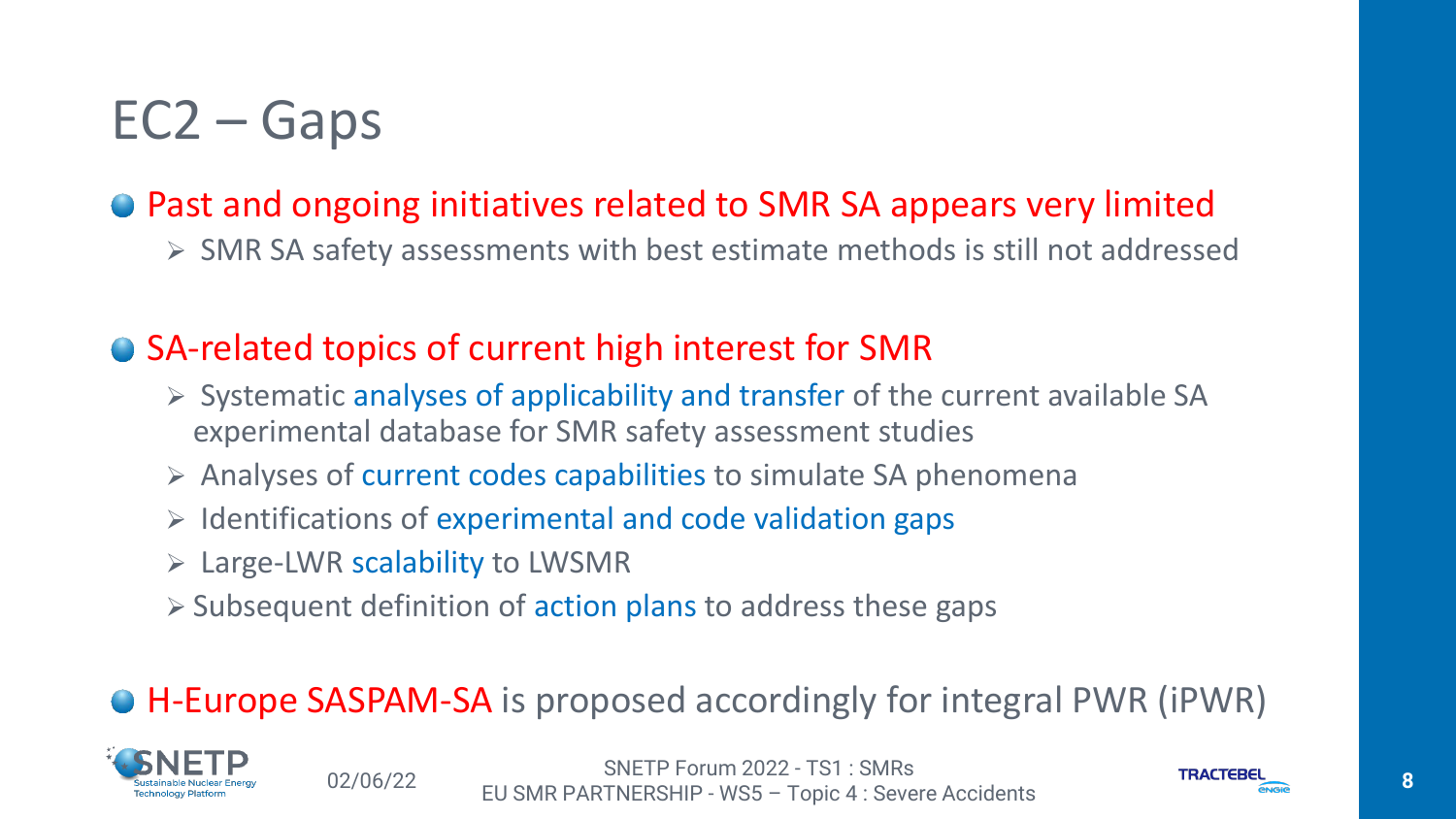## EC2 – Gaps

● SASPAM-SA (Safety Analysis of SMR with PAssive Mitigation strategies – Severe Accident):

- ➢ Submitted in the HORIZON-EURATOM2021-NRT-01-0
- ➢ Grant Agreement preparation on-going
- Project main objective: to investigate the applicability and transfer of the operating large-LWR reactor knowledge and know-how to the near-term deployment of integral PWR (iPWR), in the view of SA and EPZ European licensing analyses needs
- Expected outcomes: help speeding up the licensing of iPWRs in Europe, as well as the siting processes of these reactors in light of their possible use near densely populated areas
- 4 years duration
- Coordinated by ENEA
- 23 participating organizations
- More info : [fulvio.mascari@enea.it](mailto:fulvio.mascari@enea.it)



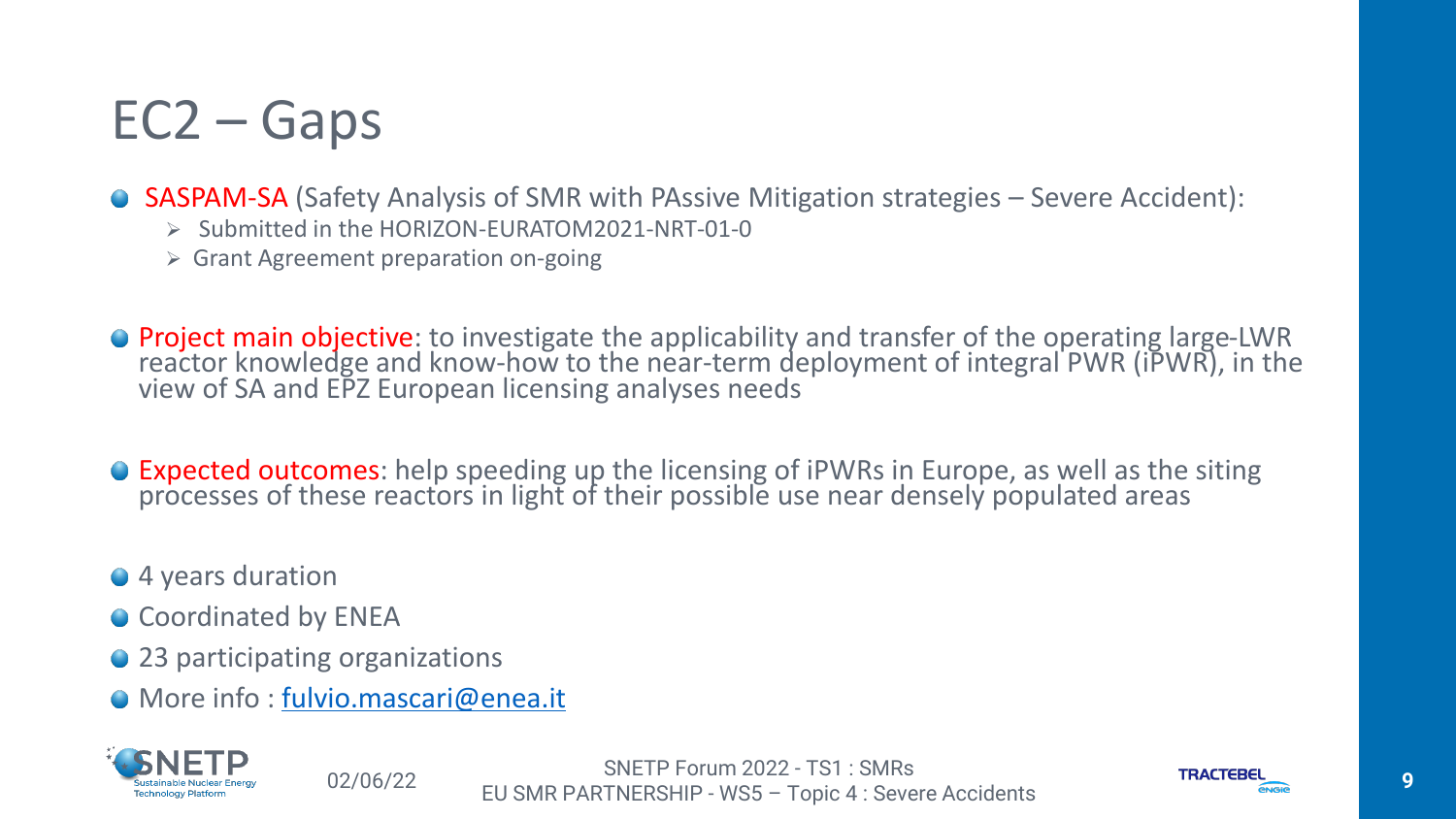## EC4 – Infrastructures

● Identification of infrastructures to support SA research for SMR

 $\triangleright$  Start with the existing test facilities dedicated to SA research, e.g.

- ➢ From the H2020 SAFEST (Severe Accident Facilities for European Safety Targets) project, regarding European corium experimental laboratories with a focus on LWR
- $\triangleright$  From containment test facilities
- $\triangleright$  From non-LWR test facilities (?)

 $\triangleright$  List to be established and consolidated depending on the actual specific needs identified